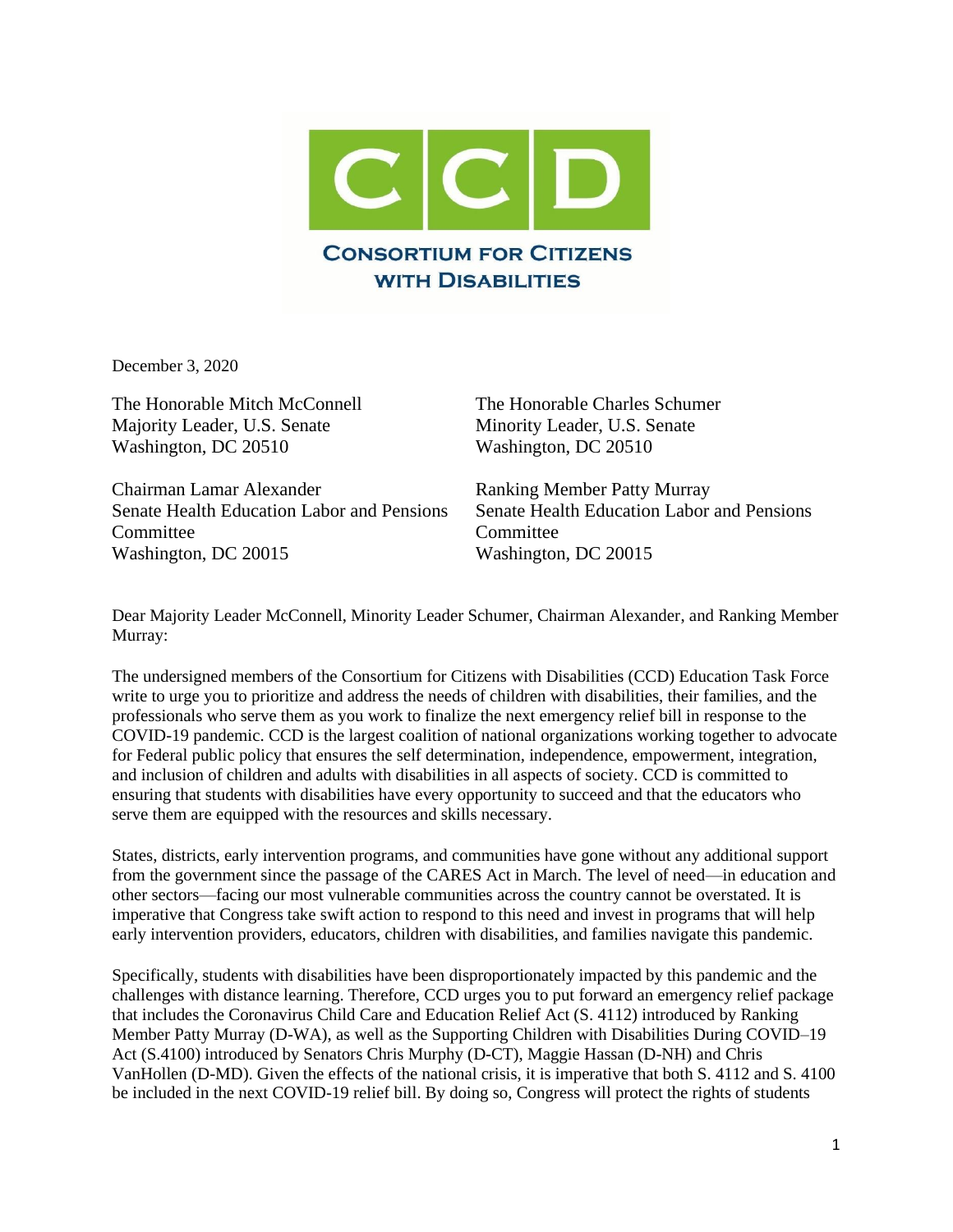with disabilities and provide a significant investment in education, including dedicated funding for the Individuals with Disabilities Education Act (IDEA) (early intervention and special education) which is critical for children with disabilities and the professionals who serve them.

We also strongly recommend the following be included in the Senate's next bill in response to COVID-19:

## **1. Protect the rights of infants, toddlers, children and youth with disabilities and their families and all state and district obligations under the Individuals with Disabilities Education Act and Section 504 of the Rehabilitation Act.**

The rights of children with disabilities under IDEA and Section 504 of the Rehabilitation Act remain intact, even during the COVID-19 pandemic. Importantly, the report submitted on April 17, 2020 by the U.S. Secretary of Education recommended only minimal waivers under both the IDEA and the Rehabilitation Act. In fact, the Secretary declared her intent to protect the "core tenets" of these laws and her belief that "schools can, and must, provide education to all students, including children with Disabilities." Thus, Congress need not open this issue for further consideration in any COVID-19 relief legislation.

## **2. Invest substantial supplemental funding in public education and provide school leaders and educators with resources to provide educational services to students served under IDEA.**

The COVID-19 pandemic has illuminated the impact of the historic and continuous gross underfunding of IDEA and the great strain that this underfunding places on state and local education systems. The CARES Act funding levels were not sufficient to meet the needs facing states and districts. State budget cuts and teacher layoffs have and will continue to exacerbate the existing critical shortage of special education teachers. To help states meet their obligations and provide school leaders and educators with resources to provide educational services and supports to students served under the IDEA, Congress must invest additional funds in the following amounts (supplemental to FY2021 funding) as included in S. 4100: \$11.3 billion in IDEA Part B Section 611 programs; \$500 million in IDEA Part C programs; \$400 million in IDEA Part B Section 619 programs; and \$300 million in IDEA Part D personnel preparation.

In addition, Congress should support the Save Education Jobs Act, H.R. 8691, which would stabilize the education workforce and mitigate the impact of student learning loss. H.R. 8691 would provide up to \$261 billion to preserve teaching and other school jobs over a 10-year period. Shoring up funding for general education is critical to students with disabilities as most of them spend the majority of their time in the general education classroom and the overwhelming majority of special education dollars come from states and districts that are in desperate need of federal funding. America has one million fewer teachers than a year ago and many more could be lost in the coming months.

## **3. Federal education funds must remain in public schools and must not be used for any voucher or voucher-like programs, whether designed for students or educators (including but not limited to traditional vouchers, education savings accounts, tuition tax credits/scholarships, or microgrants).**

All students have the right to attend a high-quality public school that meets their needs while maintaining all of their rights under the IDEA and other civil rights statutes. Congress should prohibit the use of COVID relief funding for voucher or voucher-like programs.

## **4. Invest funding to address the expanding teacher shortage through the Teacher Quality Partnership (TQP) Grants in Title II of the Higher Education Act.**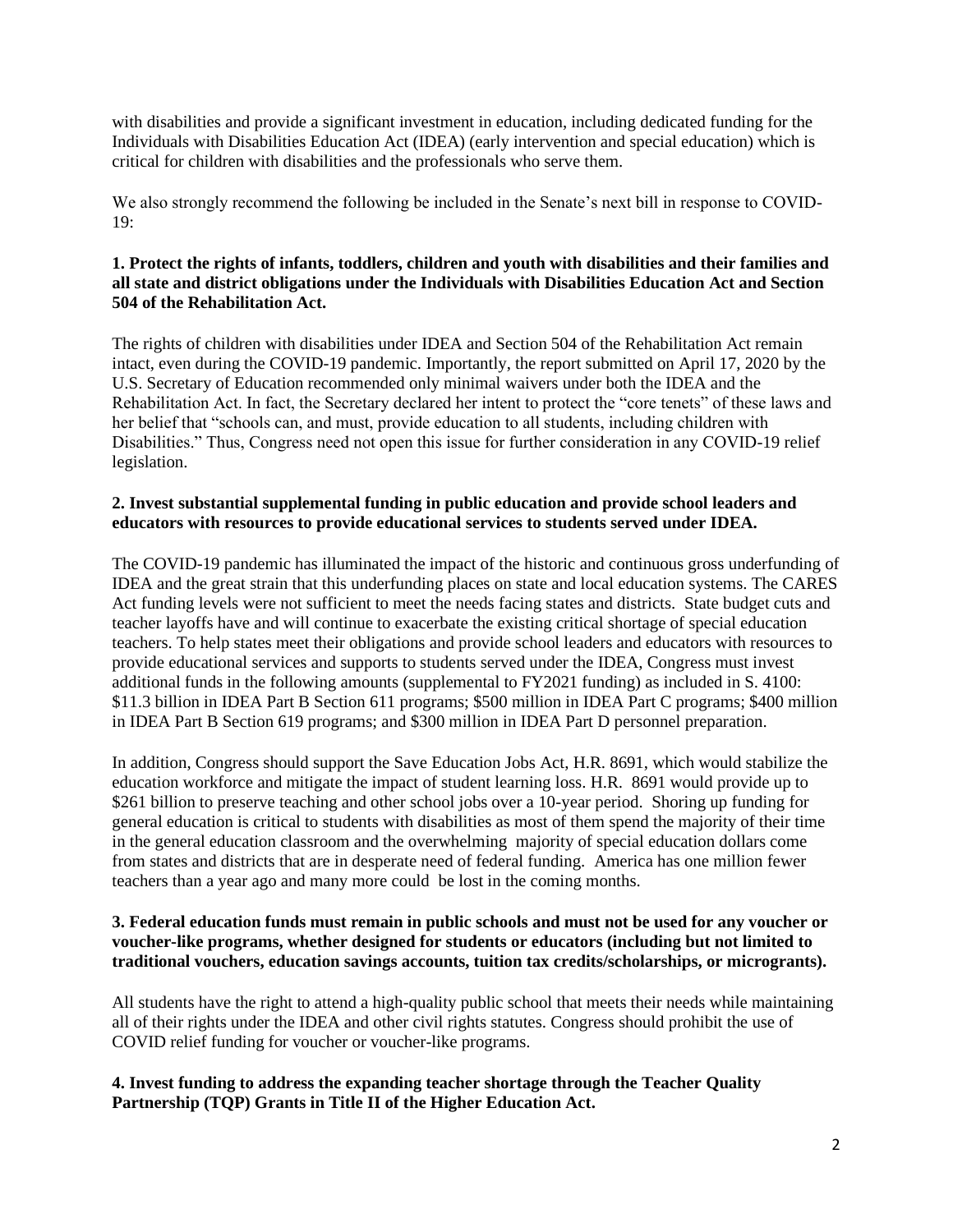The pandemic threatens to significantly shrink the teacher workforce, through layoffs resulting from budget cuts and decreased enrollment in teacher preparation programs. The TQP program is a partnership between higher education and PK-12 schools to prepare new teachers in shortage areas for high need schools and to provide mentoring and induction for new teachers. Congress should add \$100 million to this program.

We appreciate the opportunity to provide these recommendations and look forward to working with Congressional leadership and their staff to develop a proposal that significantly invests in and adequately supports students with disabilities and the educators who serve them. Please let us know if we can provide additional information.

Sincerely,

American Association on Intellectual and Developmental Disabilities American Physical Therapy Association American Therapeutic Recreation Association Association of Assistive Technology Act Program Association of University Centers on Disabilities Autism Society of America Autistic Self Advocacy Network Bazelon Center for Mental Health Law Brain Injury Association of America Center for Public Representation Children and Adults with Attention-Deficit/Hyperactivity Disorder CommunicationFIRST Council for Exceptional Children Council for Learning Disabilities Council of Parent Attorneys and Advocates Council of State Administrators of Vocational Rehabilitation Disability Rights Education & Defense Fund (DREDF) Easterseals Higher Education Consortium for Special Education Learning Disabilities Association of America National Association of State Head Injury Administrators National Center for Learning Disabilities National Center for Parent Leadership, Advocacy, and Community Empowerment National Center for Special Education in Charter Schools National Disability Rights Network National PTA Perkins School for the Blind RespectAbility School Social Work Association of America Teacher Education Division of the Council for Exceptional Children The Advocacy Institute The Arc of the United States